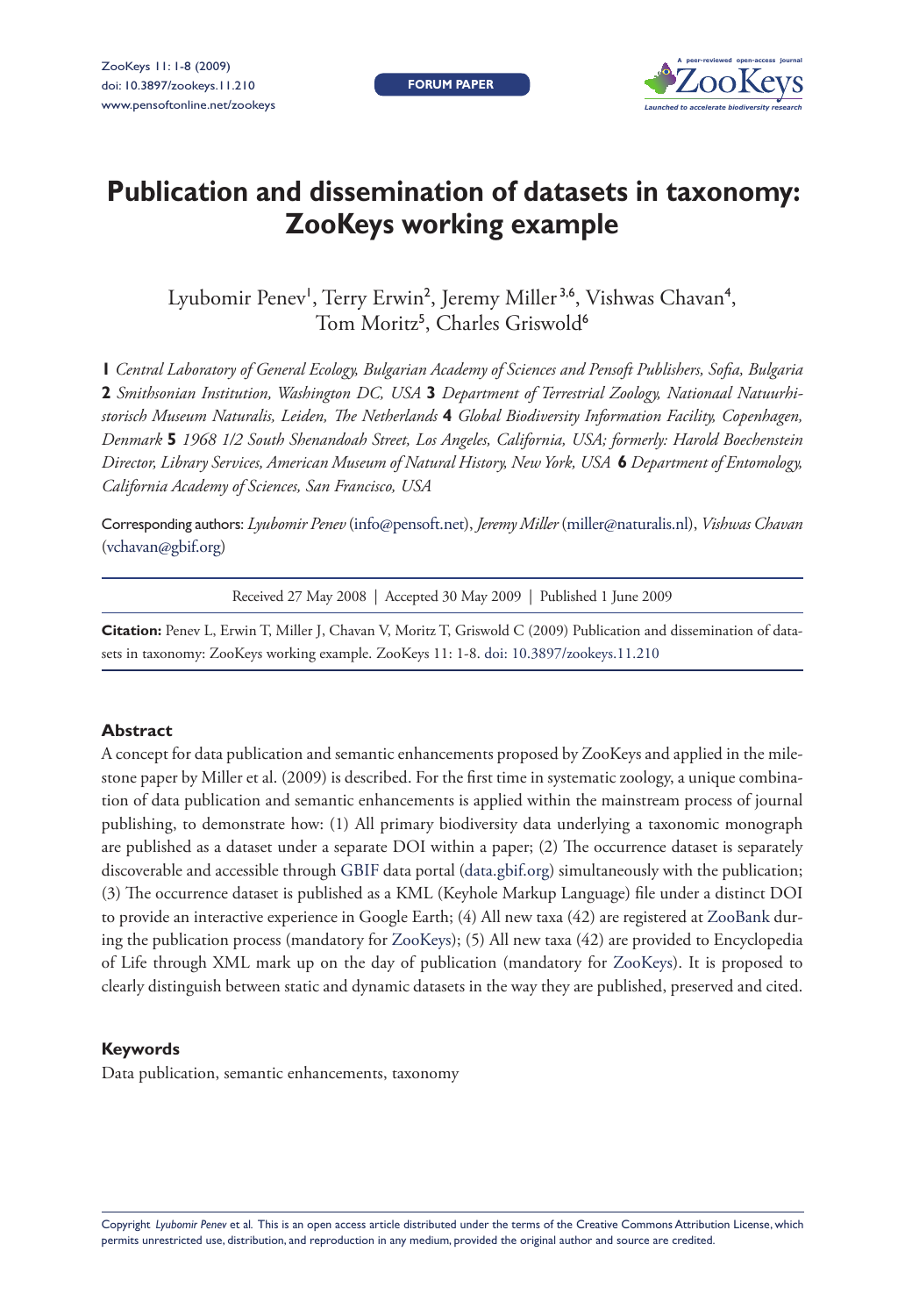## **Introduction**

The publication of datasets is currently being extensively discussed in scientific publishing. The need for open access to research data consequently ensuring its preservation, dissemination and reuse is recognized as a strategic goal in several documents at governmental and international levels. For instance, at the European Union (EU) level it is recognized that long-term sustainability will be achieved not only by digital data storage but even more so by increasing probability of data reuse. Such a perspective is reflected by the statement of the Council of Europe on "the importance of better access to unprocessed data and repository resources for data and material that allows fresh analysis and utilisation beyond what the originator of the data had envisaged" (2832nd COMPETITIVENESS (Internal market, Industry and Research) Council meeting, Brussels, 22 and 23 November 2007). Moreover, in 2008 the 7<sup>th</sup> Framework Program of EU opened a special call entitled "Rehabilitation of data from biodiversity-related projects funded under previous framework programmes".

Data publication has become a common practice in other branches of science (i.e. Altman and King 2007). In a recently published white paper of OECD (Green 2009), there are described working examples of a quite simple approach to data publishing. Publishing of data is not primarily a technical problem. The main question is how to publish data under the open access model and how to motivate data collectors and creators? There are also other unresolved questions related to metadata, consequent data use and reuse, conventions of citation, author's and/or institution's recognition, challenges of publishing dynamic datasets (databases) and so on.

The benefits from data publishing for authors and for society seem obvious. Since the data is online and freely available, authors gain broader recognition for their work. But more importantly, published data when well-described and validated, contribute [to data discovery, access, and publishing infrastructure such as the Global Biodiversity](http://www.gbif.org) Information Facility (GBIF) and larger data aggregations through organizations like [ZooBank](http://www.zoobank.org), [Morphbank,](http://www.morphbank.net) [Encyclopedia of Life \(EOL\).](http://www.eol.org) Increasingly, analyses and metaanalyses of aggregated data will unlock new potentials for academic science, applied science (i.e., conservation), and informed public discourse leading to better public policy. The indexing practices described here would establish authorship of datasets, crediting researchers and institutions for their productivity and initiative in piloting non-traditional forms of publication. Sponsors, funding agencies and society in general would benefit from the full disclosure, aggregation and reuse of the results of publicly funded scientific research.

In systematic zoology we have already excellent examples of semantic enhancements to research papers (i.e., Pyle et al. 2008; Fisher and Smith 2008; Talamas et al. 2009), however we still lack a comprehensive "full-life-cycle" model for data management, from a manuscript through the peer-reviewed publication process to data aggregation, dissemination, and stable long-term deposition. This particularly concerns primary biodiversity (mostly based on but not limited to specimen and observationby-locality) data.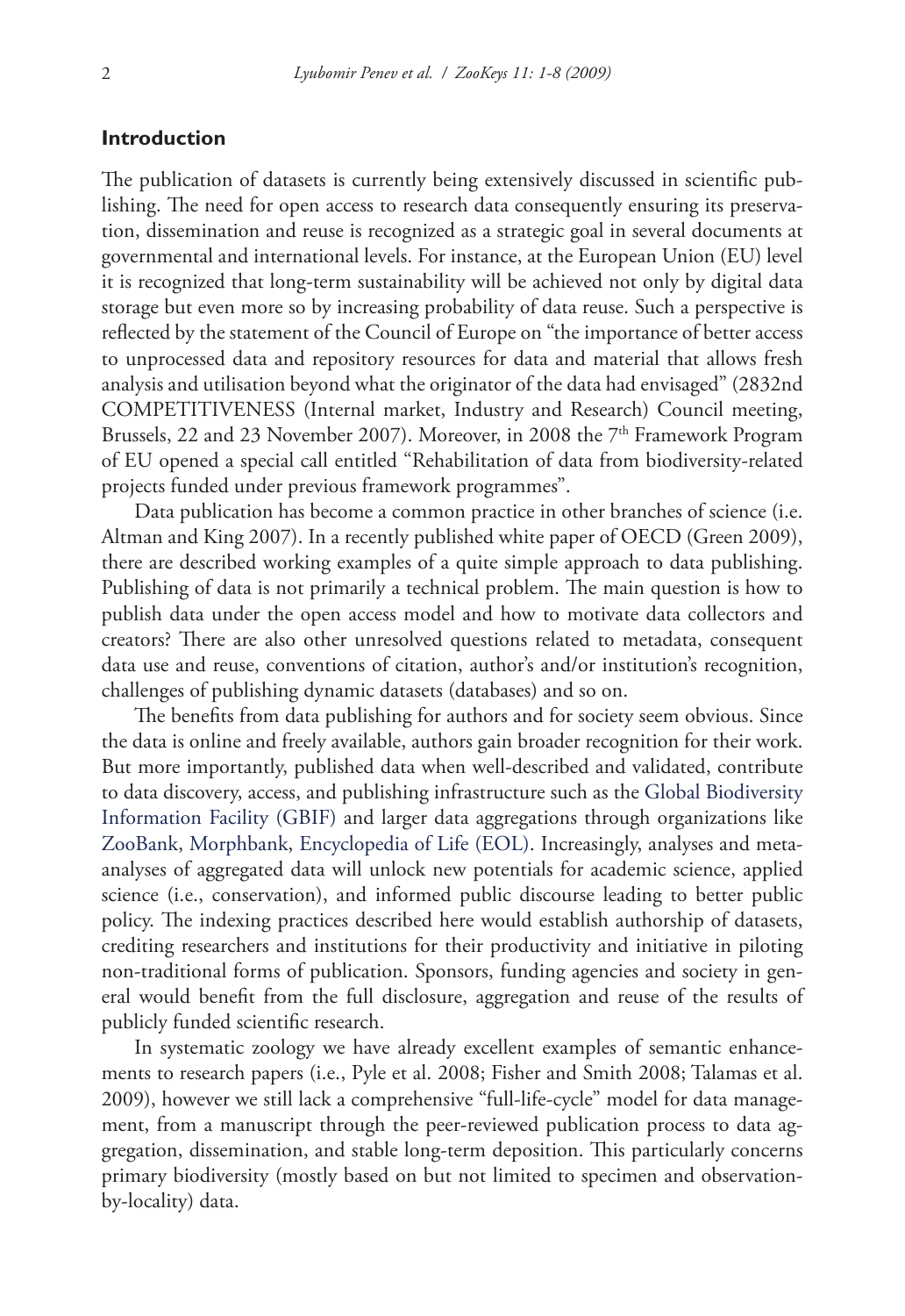We describe here a vision for data publication and dissemination in taxonomy. The most ambitious illustration of this publishing process (Fig. 1) is the milestone paper of Miller et al. (2009) published in the present issue. Following its declared policy to develop and apply innovative ways of publishing towards a "web-based" taxonomy (Penev et al. 2008), [ZooKeys](http://pensoftonline.net/zookeys), in close cooperation with the authors and [GBIF,](http://www.gbif.org) provide in this paper for the first time in systematic zoology a unique combination of data publication and semantic enhancements (Shotton et al. 2009), applied within the mainstream process of journal publishing:

- 1. All primary biodiversity data underlying a taxonomic monograph are published as a dataset under a separate DOI within the paper
- 2. The occurrence dataset is indexed to [GBIF](http://www.gbif.org) simultaneously with the publication
- 3. The occurrence dataset is published as a KML (Keyhole Markup Language) file under a distinct DOI to provide an interactive experience in Google Earth. The interactive map features collection occurrence data for all specimens in the [monograph and links to collections of images for each species posted on Mor](http://www.morphbank.net)phbank. Data can be filtered to display or hide any family, genus, or species.
- 4. All new taxa (42) are registered at [ZooBank](http://www.zoobank.org) during the publication process (mandatory for [ZooKeys\)](http://pensoftonline.net/zookeys)
- 5. All new taxa (42) are provided to [Encyclopedia of Life](http://www.eol.org) through XML mark up on the day of publication (mandatory for [ZooKeys\)](http://pensoftonline.net/zookeys)



Fig. 1. The ZooKeys model for data publication and semantic enhancements workflow in taxonomy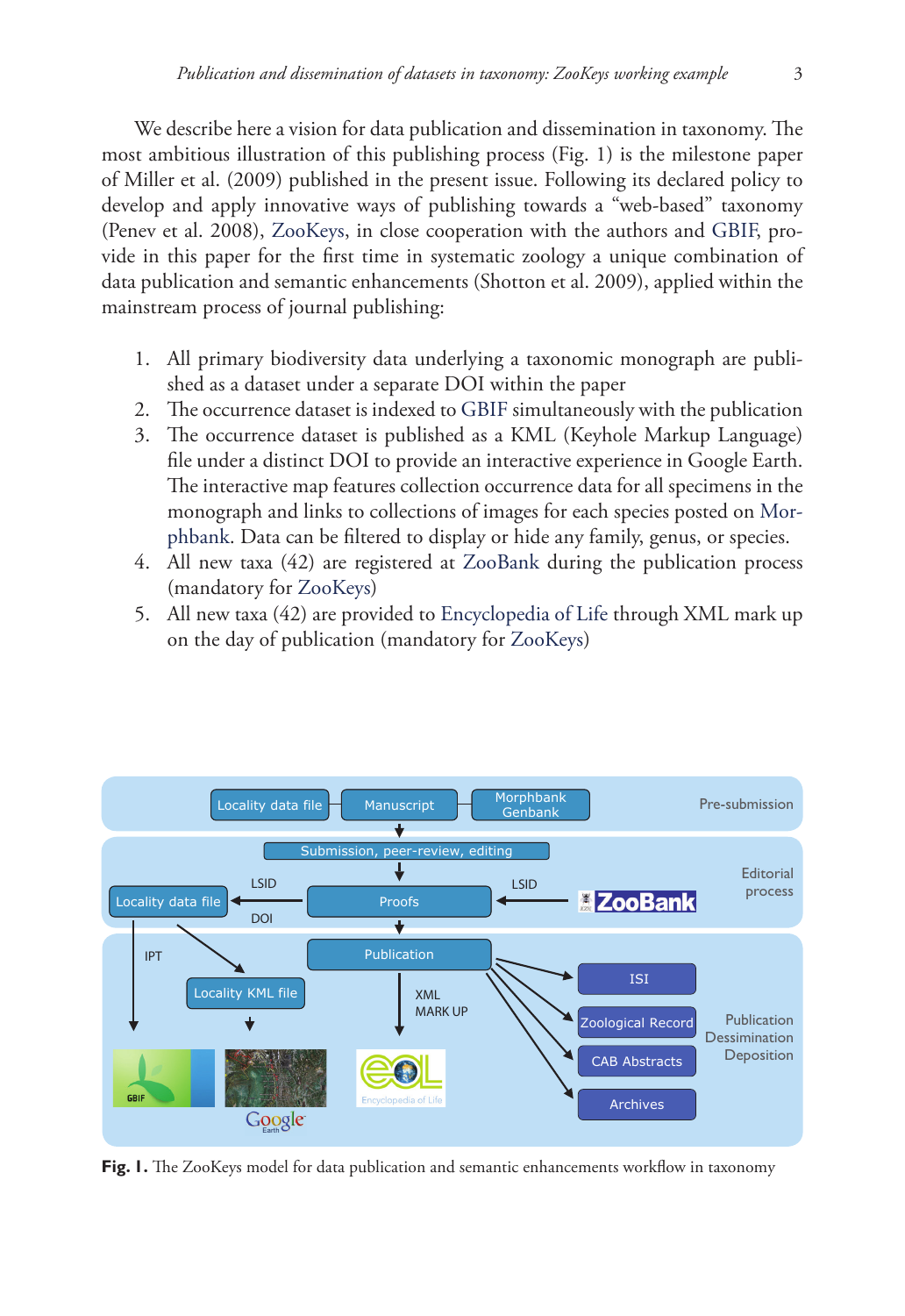## **Description of the concept**

#### **Static and dynamic datasets**

A dataset is understood here as a logical file – analog or machine-readable – presenting a collection of facts (observations, descriptions or measurements) formally structured in records; each record is structured in fields. Within the domain of biological taxonomy, a dataset can be any discrete collection of data underlying a taxonomic paper – e.g., a list of all occurrence data published in the paper, data tables from which a graph or map is produced, an appendix with morphological measurements, etc. Each dataset has its own DOI within a paper.

We propose a clear distinction between fixed "*data tables*" that represent precisely the set or sets of data upon which the analyses and conclusions of a given scientific paper are based and dynamic "*databases*" that represent larger and more extensive collections of data that may or may not include the precise data table or tables that are the referent(s) for a given scientific paper. Both data tables and databases are of strong potential scientific interest and application but *publication of data tables is inextricably linked to a scientifi c paper and the publisher must assure consistent and secure access, in perpetuity, to referent data tables.* In other words*,* a newer version of a data table cannot be uploaded on the journal's website and in this way the publisher guarantees its consistency and perpetuity in time, similarly to the content of an electronic publication.

We propose the use of digital object identifiers (DOI), semantically related to the DOI of the respective paper, to be assigned to each discrete referent data table. This will insure that there is a fixed and citable entity to which subsequent reviews and revisions can refer. The referent data table can be downloaded in conjunction with a paper and critically analyzed. It can also be freely used for subsequent analyses and publications given proper citation and attribution.

Publication and citation of dynamic *databases* is supplementary and discretionary in the context of a given paper but should certainly be encouraged for the greater good of science. Sustained maintenance of databases is not an obligation for a publisher but  $is - by emerging scientific norms – an obligation for scientists, scientific institutions$ and agencies, libraries and archives. Ultimately we can envision aggregations – at various chronologic, geographic or taxonomic scales – of hundreds of databases composed of thousands of datasets.

Respecting the citation of databases, we note that conventions of citation must include careful specification of the version, date and time of accessioning. Database design should at all points support easy "stamping" of data usage.

## **Identifi cation and location**

We propose also to distinguish between static and dynamic datasets semantically to facilitate harvesting through scripts and other machine-generated methods. Data tables,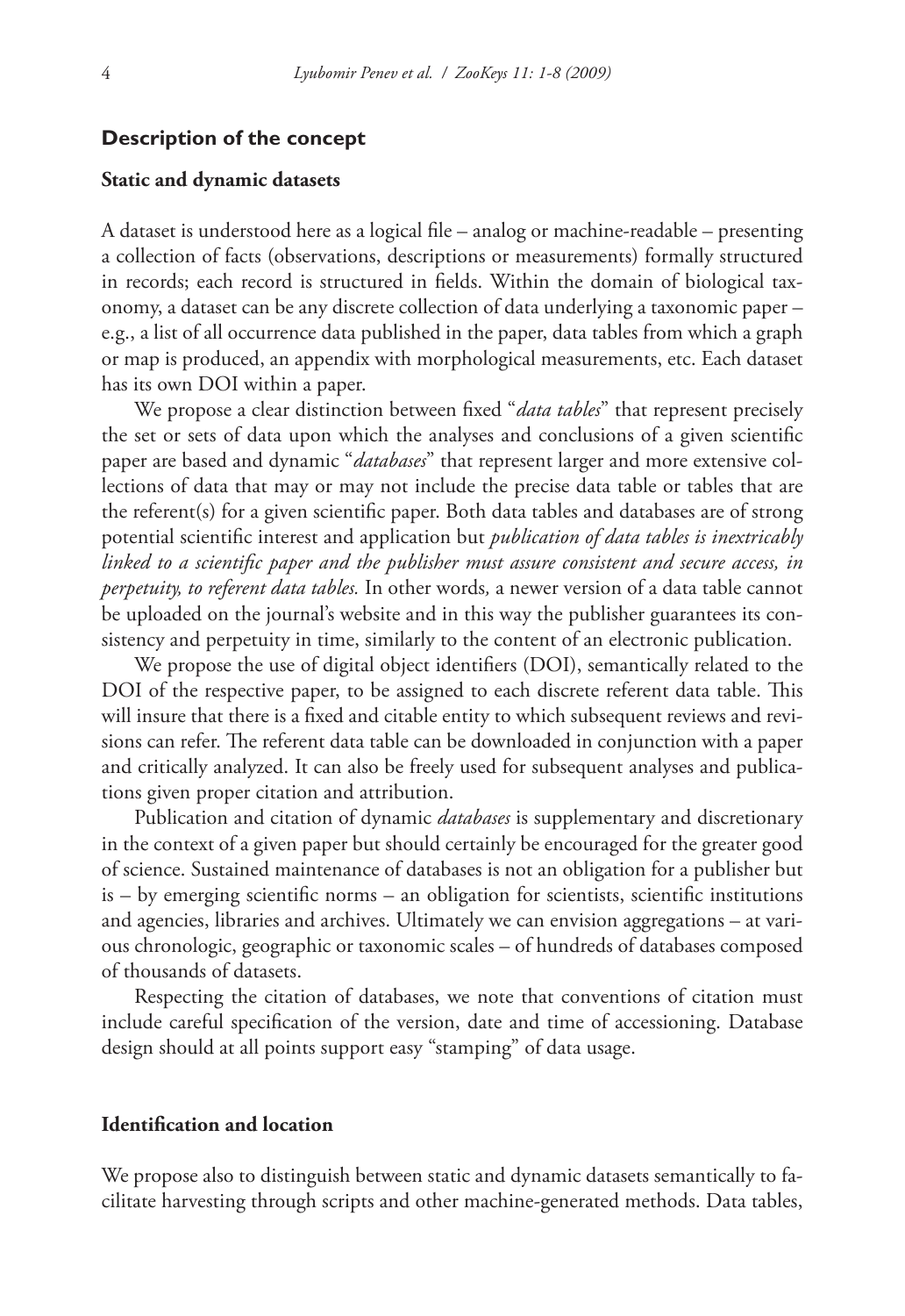as the referents of a scientific paper, can be identified with the acronym "dt" (from *data table*) within its DOI, which is a semantical extension of the paper's DOI (working examples from the paper of Miller et al. (2009) in the present issue):

If a DOI of a paper is: doi: [10.3897/zookeys.11.160](http://dx.doi.org/10.3897/zookeys.11.160)

then the DOI of a static dataset (*data table*) will have the form:

doi: [10.3897/zookeys.11.160-app.B.dt](http://dx.doi.org/10.3897/zookeys.11.160-app.B.dt)

which means Appendix B of the paper.

To distinguish between static and dynamic datasets, DOI of data, if published as a *database,* would have the form:

doi: 10.3897/zookeys.11.160-app.B.db ("db" marks up a dynamic dataset to differ it from "dt" which means a static dataset or *data table*).

DOI of another *data table,* i.e. data underlying a graph*,* within the same publication would have the form:

doi: 10.3897/zookeys.11.160-fig.2.dt

## **Stand-alone publication of a dataset**

"Datasets", as collections of data, can be published separately in a form of a conventional publication containing textual description of key features of the dataset (e.g. "metadata") – i.e., introductory information on a taxon/taxa being subject of this dataset, principles of architecture, size, technical description, history of the dataset/database itself, hosting, relations to other datasets, ownership and copyright issues and so on. Within a journal, such a publication may be classified as "Dataset" analogously to other type of publications, i.e., "Editorial", "Research article", or "Correspondence". Formal protocols for what will constitute complete and acceptable metadata for data (data tables, datasets and databases) will need to be prescribed in subsequent analysis. Significant progress on this problem is being made in other domains (Green 2009).

## **Peer-review**

The publication – either as a scientific paper containing referent data tables – or a stand-alone publication of a dataset – will be subject to standard peer-review processes in accordance with the editorial requirements of specific journals.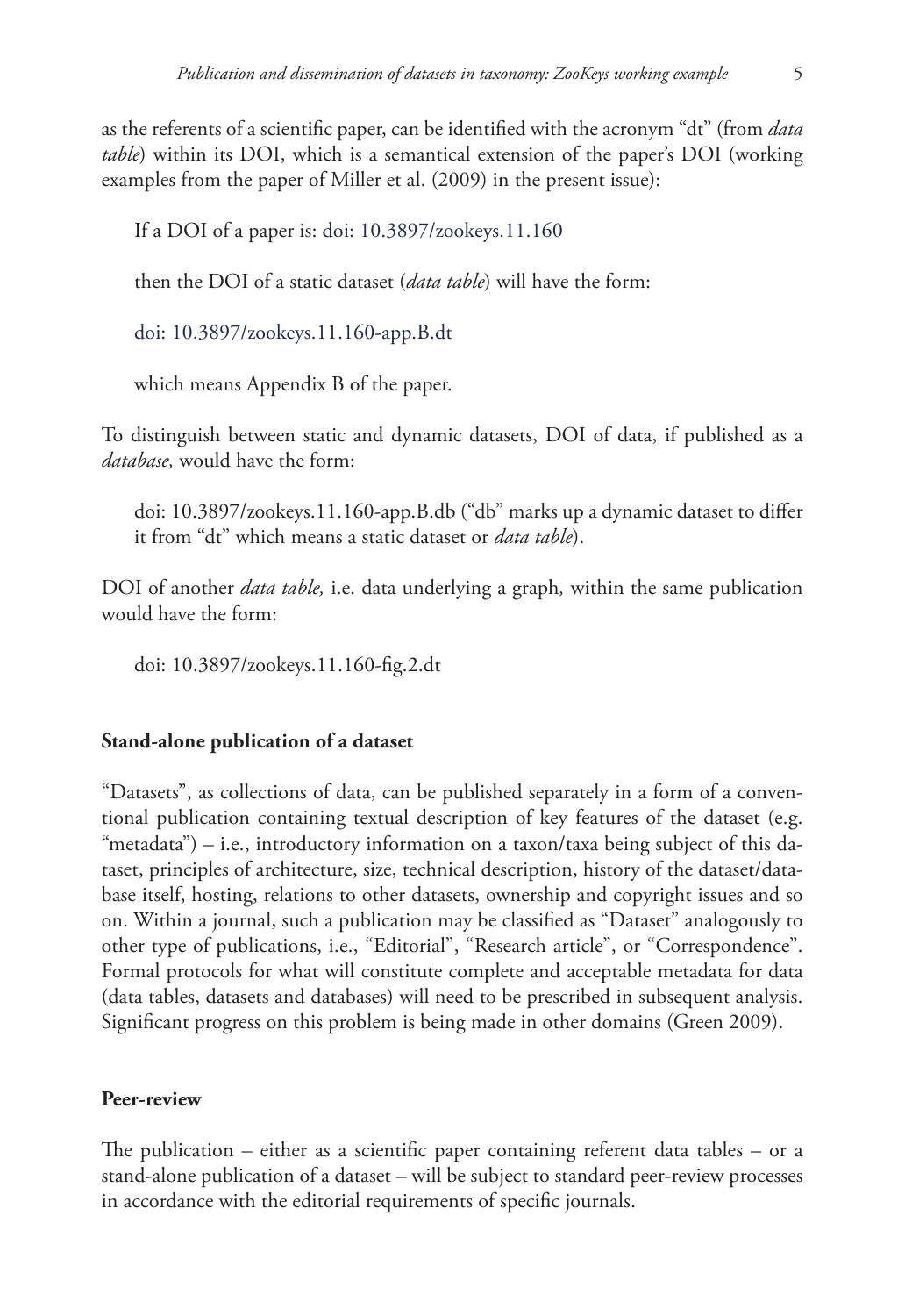## **Citation**

Citation of a data will vary in correspondence with the form of publication and preservation.

If published within a paper:

<Author> <(Year)> <Legend of the dataset>. DATA TABLE. <File format> <DOI of the dataset> <Journal, volume, issue, pages> < DOI of the publication>

In the case of the working example of Miller et al. (2009), the citation of the dataset published under Appendix B has the form:

Miller JA, Griswold CE, Yin CM (2009) Appendix B. Locality data (XLS format) for all specimens of the spider families Theridiosomatidae, Mysmenidae, Anapidae, and Symphytognathidae collected during an inventory of the Gaoligongshan, Yunnan, China, 1998-2007. DATA TABLE. File format: Microsoft Excel (1997- [2003\). doi:](http://dx.doi.org/10.3897/zookeys.11.160) [10.3897/zookeys.11.160-app.B.d](http://dx.doi.org/10.3897/zookeys.11.160-app.B.dt)[t. ZooKeys 11: 9-195. doi: 10.3897/](http://dx.doi.org/10.3897/zookeys.11.160) zookeys.11.160

If published as a stand-alone:

<Author> <(Year)> <Title of the publication> <Journal, volume, issue, pages> < DOI of the publication> DATASET. <Dataset format, version> <DOI of the dataset>. Accessed <Day of accession>

## **Dissemination and usage**

[ZooKeys](www.pensoftonline.net/zookeys) was the first journal to offer mandatory [ZooBank](http://www.zoobank.org) registration and to supply species descriptions of all new taxa to [Encyclopedia of Life](http://www.eol.org) on the day of publication. Thanks to that new taxa described on the pages of the journal become quickly known to the world. What happens, however, with the species-by-occurrence records (i.e., what is normally called "primary biodiversity data")?

Description of a new species is not easy and it requires investnments of time, energy, knowledge, and resources. Similarly, the collection of specimen records requires serious effort. At [ZooKeys](www.pensoftonline.net/zookeys) we are convinced that each species-by-occurrence record collected on Earth has its own discrete value and deserves proper registration, publication, preservation and dissemination with proper attribution for authors, data suppliers and publishers.

Still the job is not complete merely with publication of data. The larger challenge is to accumulate a dataset in a repository, or repositories, where it will be preserved, integrated and reused. The role of such discovery and mobilisation of primary biodi-versity is major reason for [GBIF's](http://www.gbif.org) existence. The recently launched Integrated Publish-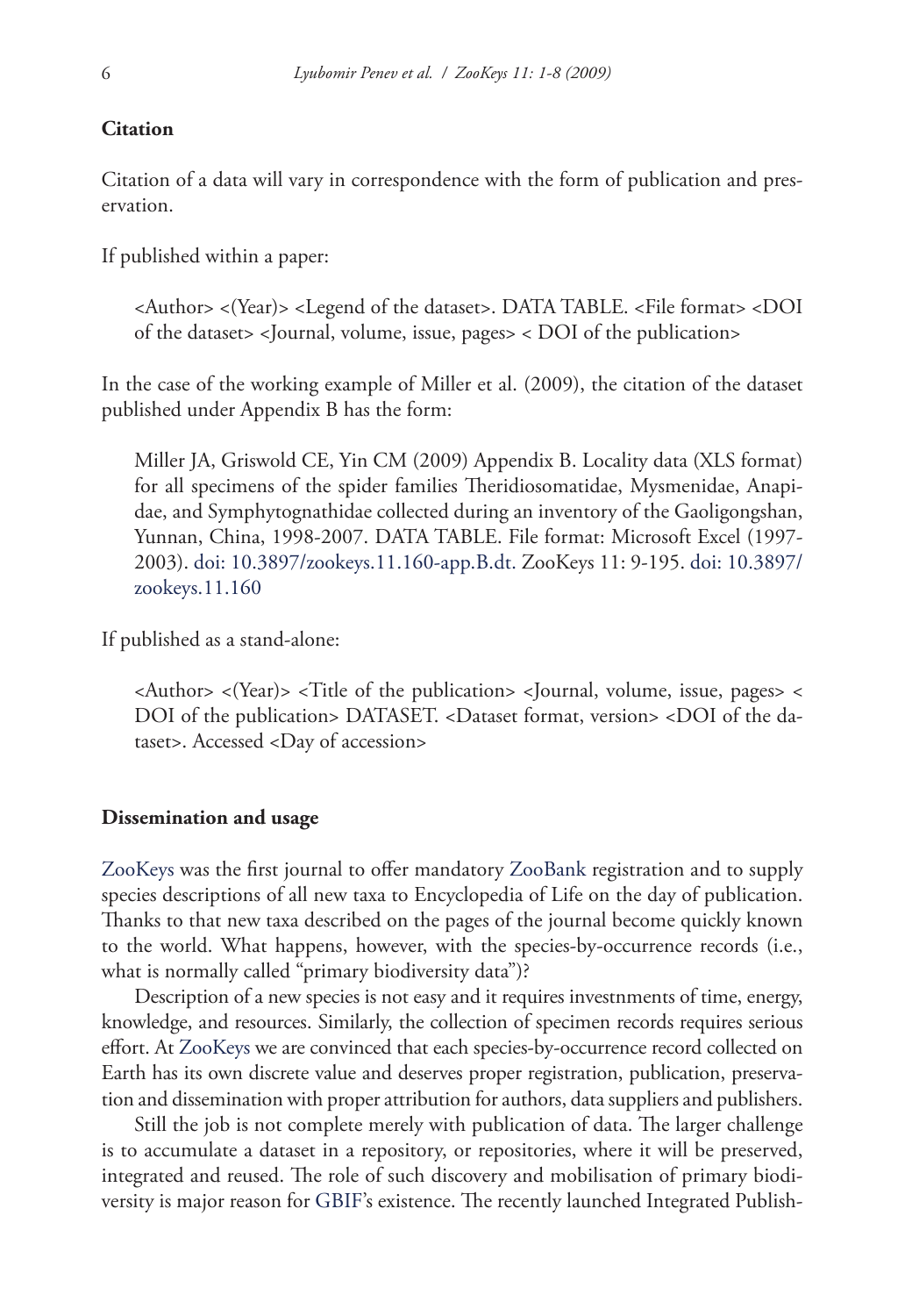ing Toolkit [\(ipt.gbif.org\)](ipt.gbif.org) by [GBIF](http://www.gbif.org) allows data to be published in the form of a dataset using the DarwinCore protocol. Besides the standard DarwinCore fields describing taxonomic position and rank of each taxon, locality, collectors, ID of specimens in a collection, etc., the data table published as a downloadable Excel file as Appendix B (doi: [10.3897/zookeys.11.160-app.B.dt](http://dx.doi.org/10.3897/zookeys.11.160-app.B.dt)) in the paper of Miller et al. (2009) was completed with the following additional fields:

- § LSID [\(ZooBank](http://www.zoobank.org)) of each taxon
- § DOI of the dataset
- § DOI of the publication
- § Citation

The dataset was published through [GBIF](http://www.gbif.org) simultaneously with the publication of the paper, allowing its reuse within the scope of an unlimited number of cross-cutting, larger datasets compiled at larger geographic, taxonomic or chronologic scales, e.g. of all spider species recorded in China, all plant and animal species recorded in the same localities or region and so on. The LSID link of each species offer unlimited possibilities for use of each specimen record in any branch of science and nature conservation.

However, how to use the data independently, in the form "as-it-is-published"? Under the terms of the [Creative Commons Attribution License](http://creativecommons.org/licenses/by/3.0/) anyone can download the dataset and use it, provided that the original author and source are credited. Alternatively, the Creative Commons "CC 0" license may be used – it places work in the public domain – this license relies on conventional norms of citation to insure proper attribution. The same paper however, offers one more innovative way to display and use this particular dataset. In Appendix C, the data are published in the form of KML, a file format which allows interactive mapping in Google Earth, and incorporates display on maps of all localities and species, descriptions of each specimen records, hierarchical filtering and mapping of higher taxa (genus, family), and links to species descriptive morphology in [Morphbank.](http://www.morphbank.net) It remains only to include the links to [EOL](http://www.eol.org) species pages, which will be easy to do, when [EOL](http://www.eol.org) starts to provide LSIDs to their species pages *prior to the day of publication*. Another great feature of our time to dream for!

We believe that our proposed approach will motivate authors to publish data and to receive recognition in the form of citations, future co-authorship, and credentialing for career development. We look forward to the time when data discovery and publishing initiatives like [GBIF](http://www.gbif.org) will automatically index such datasets and incorporate them along with the correspondent descriptive metadata details.

## **Acknowledgments**

The authors thank Pensoft's team (Teodor Georgiev, Ivailo Stoyanov and Veselin Kostadinov) and Andrea Hahn ([GBIF\)](http://www.gbif.org) for preparation and publication of this special issue in unprecedented time limits.